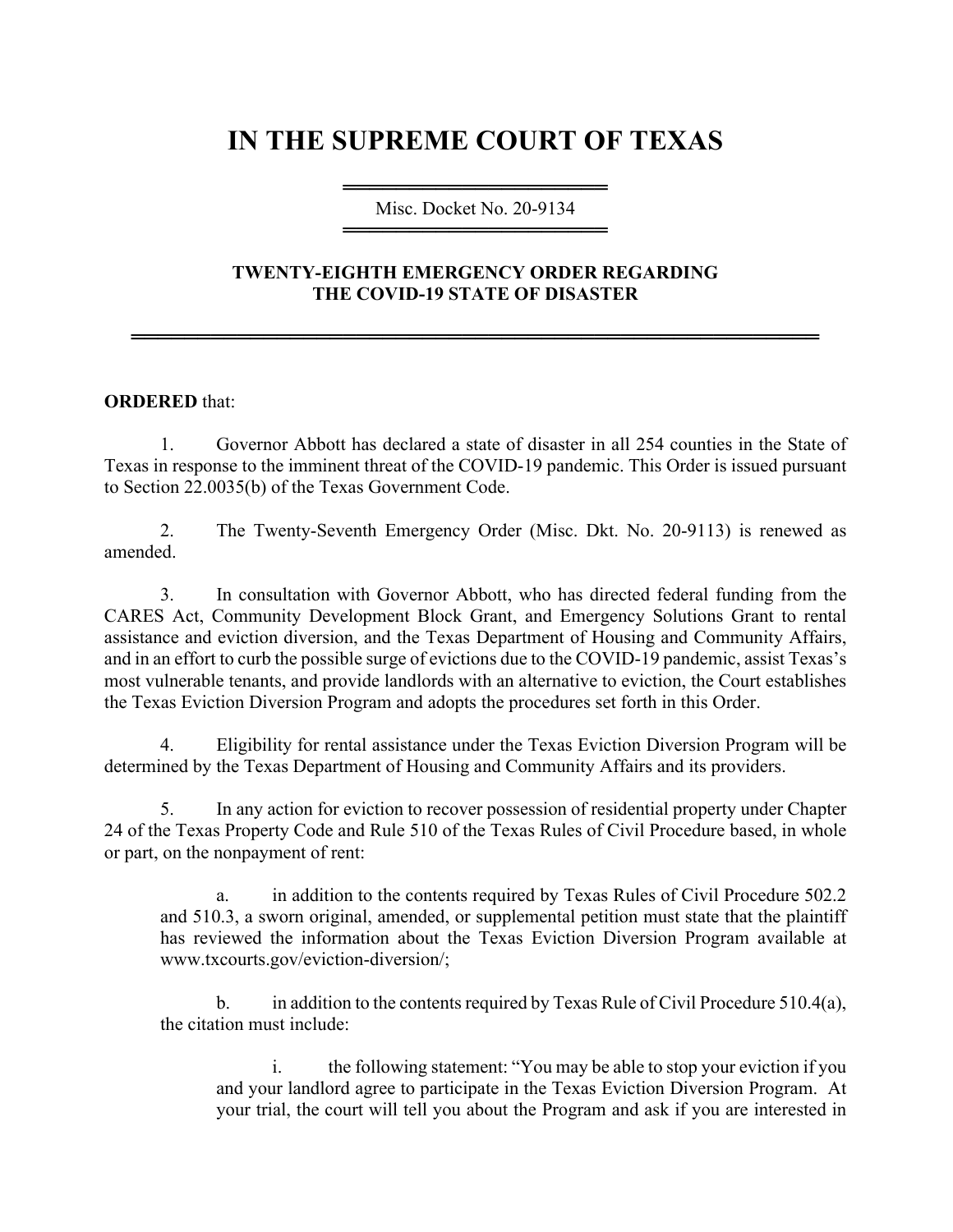participating. Find out more about the Program in the attached brochure, titled State of Texas Eviction Diversion Program, and at www.txcourts.gov/evictiondiversion/."; and

ii. a copy of the informational brochure, titled State of Texas Eviction Diversion Program, prepared by the Texas Department of Housing and Community Affairs;

c. at the trial required by Texas Rules of Civil Procedure 510.6 and 510.7, the judge must:

i. discuss the Texas Eviction Diversion Program with the plaintiff and defendant;

ii. ask the plaintiff and defendant whether they are interested in participating in the Texas Eviction Diversion Program; and

iii. if the plaintiff and defendant both express an interest in participating in the Texas Eviction Diversion Program:

(A) abate the eviction action for 60 days;

(B) make all court records, files, and information—including information stored by electronic means—relating to the eviction action confidential to prohibit disclosure to the public; and

(C) inform the parties of the reinstatement and dismissal procedures outlined in Paragraphs 6 and 7 of this Order.

6. To reinstate an eviction action abated under Paragraph  $5(c)(iii)$ , the plaintiff must file a motion to reinstate with the court within the 60-day abatement period and serve a copy of the motion on the defendant. Upon the filing and service of the motion, the judge must sign and serve in a method provided by Texas Rule of Civil Procedure 510.4—a written order that:

a. reinstates the eviction action;

b. sets the eviction action for trial as soon as practicable, but no later than 21 days after the date the order is signed;

c. states the procedures for the action to proceed; and

d. makes all court records, files, and information—including information stored by electronic means—relating to the eviction action non-confidential to allow disclosure to the public.